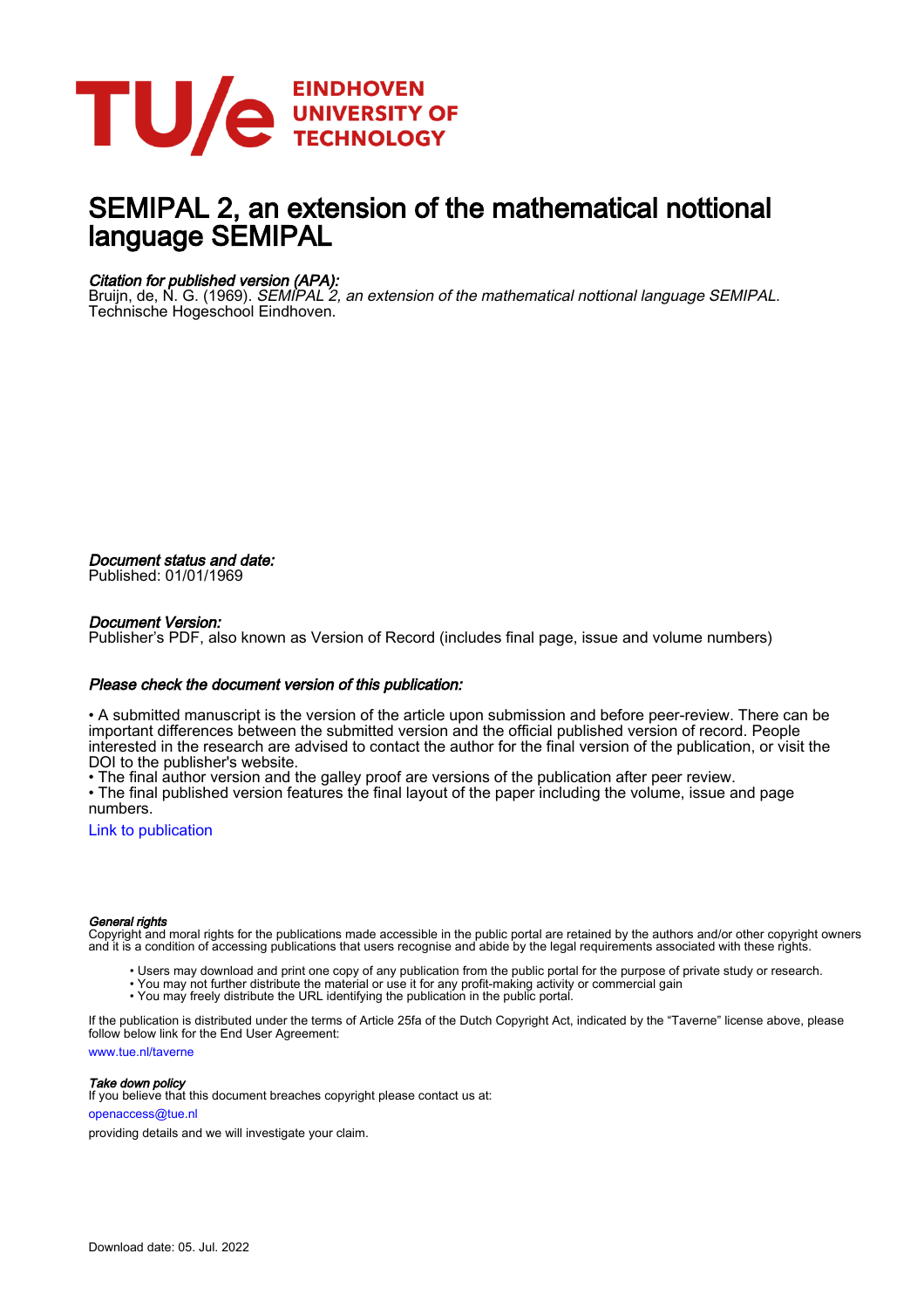**Nat-itfr, Nr 43** *(I* **966-1 969) 11** 1969. Technological University Eindhoven Department of Mathematics Internal Report

SEMIPAL 2, an extension of the mathematical notational language SEMIPAL.

by N.G. de Bruijn.

1. SEMIPAL is a simple language, or rather a notational system for the abbreviation of expressions. It was described in  $[2]$ , sec.  $4.3 - 4.8$ . In this note we shall extend that language by extending the notion of the indicator strings used in SEMIPAL.

In SEMIPAL every line represents the definition of a new identifier in terms of previously introduced ones, as far as the new identifier was not introduced as a variable or as a primitive notion. And every line has a context indicator, which is either 0 or a previous block opener. If the indicator of a line is  $x_n$ , and if, for every j  $(1 \le j \le n)$ ,  $x_{j-1}$  is the indicator of the line whose identifier is  $x_j$ , and if 0 is the indicator of the line whose identifier is  $x_1$ , then  $(x_1, \ldots, x_n)$  is called the <u>indicator</u> string of the given line.

With this definition of the indicator strings, the following property holds. If  $(x_1, \ldots, x_n)$  and  $(y_1, \ldots, y_m)$  are the indicator strings of two different lines, then there is an integer  $k$  ( $0 \le k \le \min(n,m)$ ) such that  $x_1 = y_1, \ldots, x_k = y_k$ , and such that there is no further case where an  $x_i$ equals an  $y_i$ . In the extended form of SEMIPAL, to be discussed presently, this property no longer holds, and the indicator strings can no longer be obtained from single indicators,

In SEMIPAL 2, as we shall call this version, we shall write an indicator string in front of every line, and no longer a single indicator, . .

2. In order to facilitate our discuasion, we **number** the lines by integers 1,2,3,...; the m-th line is called  $\lambda_{m}$ , the indicator string of  $\lambda_{m}$  is  $\mu_{m}$ , the identifier part of  $\lambda_m$  is  $a_m$ , the definition part of  $\lambda_m$  is  $\delta_m$ . The order in the indicator strings is, as is usually done in strings, referred to as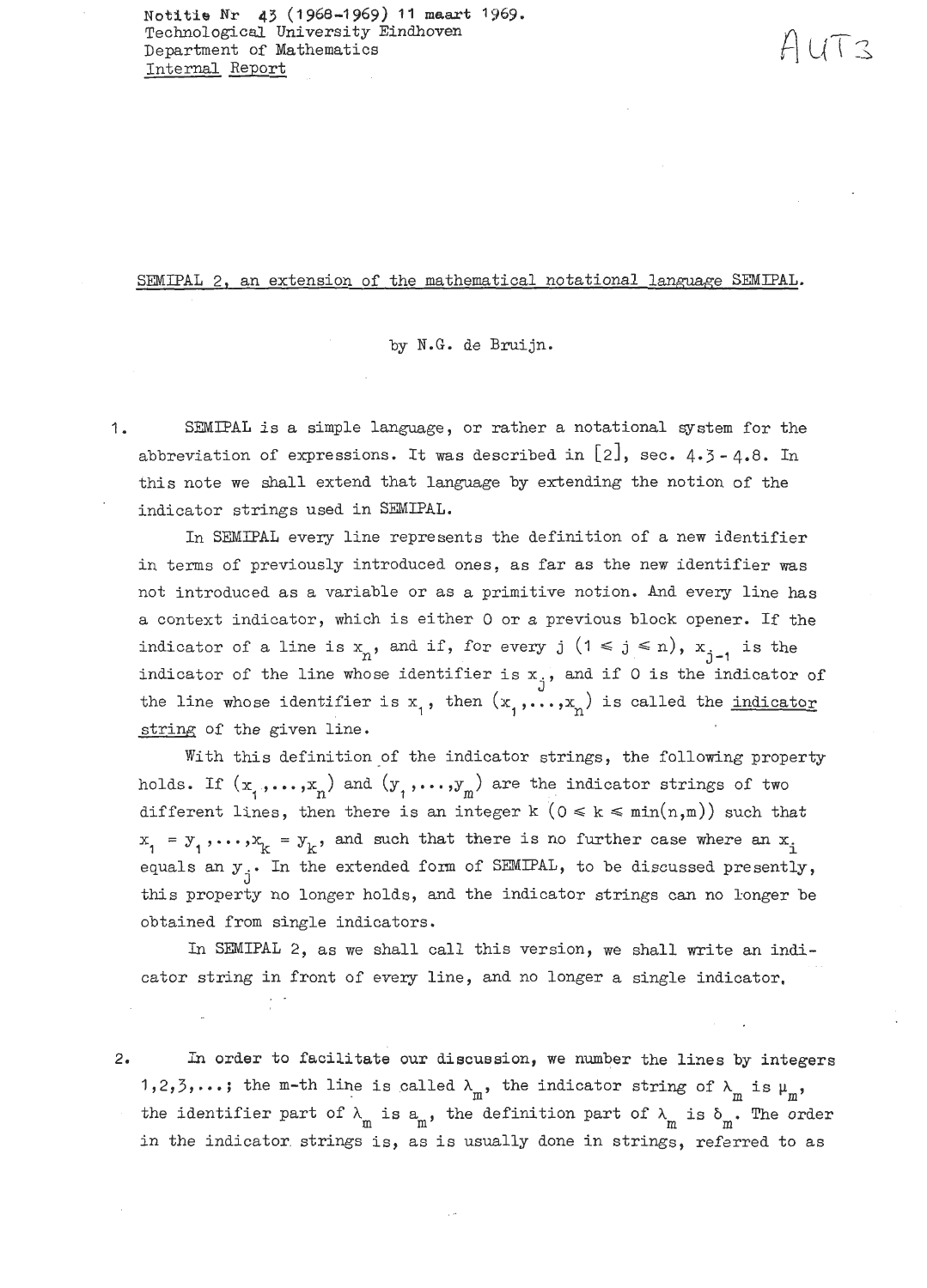left to right, with left  $\lt$  right.

The following rules define SEMIPAL 2 uniquely.

(i)  $\delta_m$  is either the symbol  $\rightarrow$ , or the symbol PN, or an expression  $(see sec. 3).$ 

ii) a is called a block opener if  $\delta_k$  =  $-$ .

iii)  $\mu_{\rm m}$  is either 0 or a linearly ordered set of block openers taken from the sequence  $(a_1, ..., a_{m-1})$ . The order in  $\mu_m$  need not be the same as in  $(a_1, \ldots, a_{m-1})$ .

iv) If  $a_j$  occurs in  $\mu_m$ , then  $\mu_j$  is a subset of  $\mu_m$ . Moreover, the order (iv) If  $a_j$  occurs in  $\mu_m$ , then  $\mu_j$  is a subset of  $\mu_m$ . Moreover, the order in  $\mu_{jj} \cup \{a_j\}$  is preserved in  $\mu_m$  (the order in  $\mu_{jj} \cup \{a_j\}$  is defined by taking the existing order in  $\mu_j$ , and requiring  $b < a_j$  for all  $b \in \mu_j$ ).

(v) If  $\delta_m$  is an expression, then the pair  $(m, \delta_m)$  is a "valid pair" (see sec.  $3$ ).

- 3.1 The notion "expression" (or "parentheses expression") is defined by recursion: if p is an identifier then p is an expression; if p is an ecursion: if p is an identifier then p is an expression; if p is an<br>dentifier and if  $\Sigma_1$ ,..., $\Sigma_{\rm k}$  are expressions, then  ${\tt p}(\Sigma_1, \ldots, \Sigma_{\rm k})$  is an expression.
- $3.2$  We shall also define the notion of "valid pair" by recursion. The letters m, j, n, k will stand for integers.

i) If  $a_j \in \mu_m$  (whence  $a_j$  is a block opener), then  $(m, a_j)$  is a valid pair.

ii) Assume that  $1 \leq j < m$ , and that  $a_j$  is not a block opener. Let n be the number of elements of  $\mu_{i}$ , let k be an integer satisfying  $0 \le k \le n$ . et  $\Sigma_1$ ,..., $\Sigma_k$  be such that  $(m, \Sigma_1)$ ,..., $(m, \Sigma_k)$  are valid pairs. And assume that the first n-k entries of  $\mu_j$  occur in  $\mu_m$ . Under these circumstances  $(m,\Sigma)$  is also a valid pair, where

 $\Sigma = a_{i}(\Sigma_{1}, \ldots, \Sigma_{k})$ .

These descriptions are to be modified in the obvious way if  $k = n$ , or  $k = 0$ , or both.

4. Examples. The SEMIPAL book in [2], sec. 4.1 (categories to be omitted) can be transformed at once into the following SEMIPAL 2 book:

 $-2-$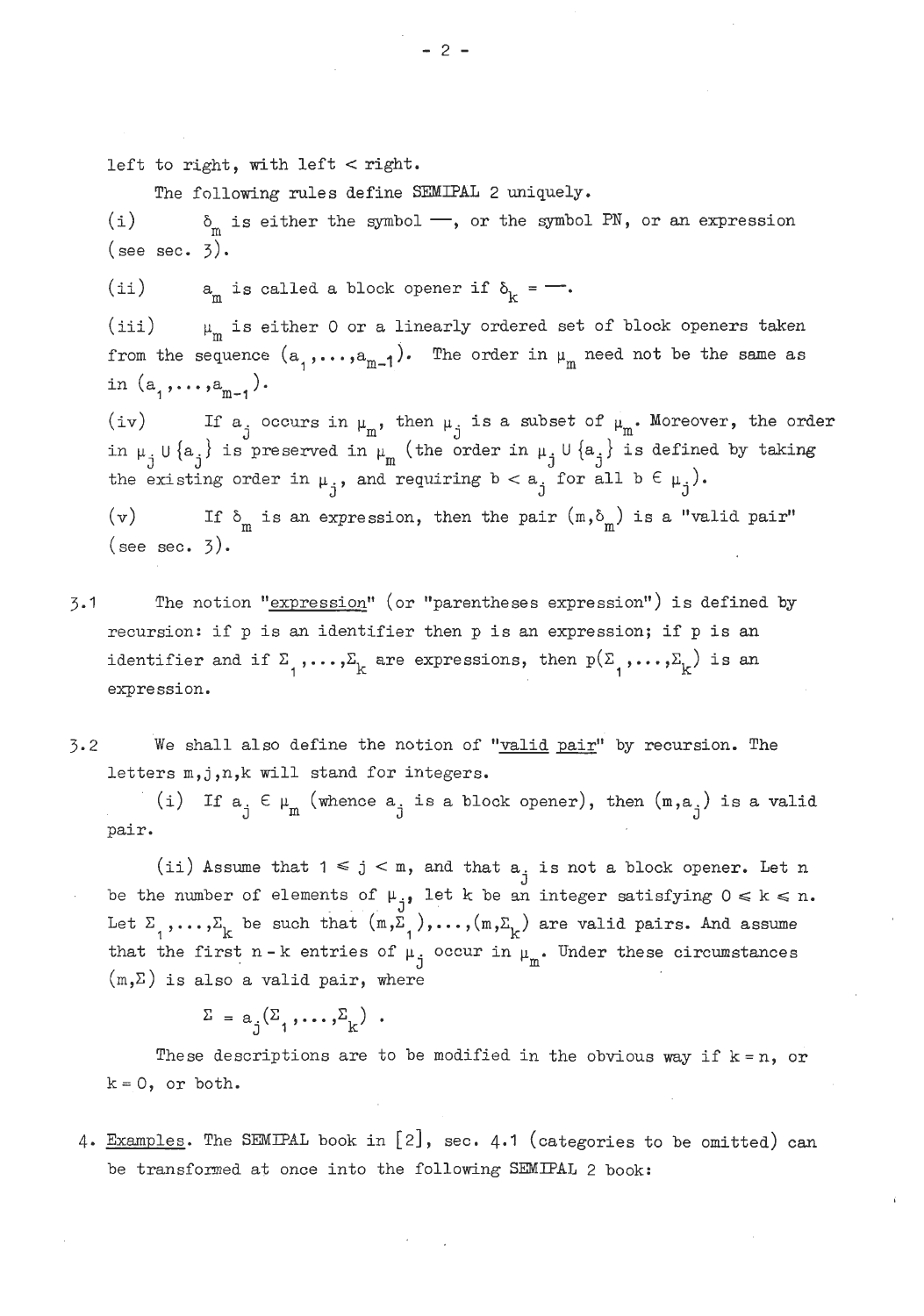| $\circ$     | nat         | $:=$                  | PN                                     |
|-------------|-------------|-----------------------|----------------------------------------|
| $\circ$     | real        | $\mathrel{\mathop:}=$ | PN                                     |
| $\circ$     | a           | $:=$                  |                                        |
| a           | b           | $\mathbf{I} =$        |                                        |
| a, b        | prod        | $\mathbf{L}$          | PN                                     |
| $\mathsf O$ | n           | $:=$                  |                                        |
| n           | $\mathbf x$ | $\mathbf{G}$          |                                        |
| n, x        | power       | $:=$                  |                                        |
| n           | y           | $: =$                 |                                        |
| n, y        | d           | $\frac{1}{2}$ and     | power(m, y)                            |
| n, y        | е           | $\mathbf{S} =$        | $\texttt{prod}(\texttt{d},\texttt{y})$ |
| n, y        | f           | $\mathbf{1}$          | $prod(d_{\bullet}d)$                   |
| n,y         | g           | $\mathbf{L} =$        | e(d)                                   |

The following example is not a line-by-line translation of a SEMIPAL book:

| $\circ$      | x           | $\mathbf{1}$ =   |         |
|--------------|-------------|------------------|---------|
| $\circ$      | $\mathbf y$ | $\mathbf{L} =$   | ---     |
| x, y         | f           | $\mathbf{z} = 0$ | PN      |
| $\mathbf{y}$ | g           | $\mathfrak{p}$   | f(y,y)  |
| $\circ$      | Z           | $\mathbf{S} =$   |         |
| z, y         | k           | $\sharp$ m       | PN      |
| z, x         | ı           | $\mathbf{G} =$   | f(k(y)) |
| $\mathbf x$  | W           | $:=$             |         |
| $W \cdot X$  | a           | $\mathbf{r}$     | f(w)    |

## -- Remark 1.

In some cases (see  $f_i := PN$ ) we define a thing in terms of what seems to be independent variables, in other cases  $(i \times q) = f(w)$  the variables seem to be less independent. There does not seem to be **much** of a reason to admit the latter possi bility, but it will become significant if we wish to attach a category to each variable, like we do in **PAL.** In that case, the categary of a variable w may depend on the variables occurring in the indicator string of the line where w is introduced.

#### Remark 2.

It may help the reader to write the identifiers (apart from the block openers) as functions of the variables in the indicator string: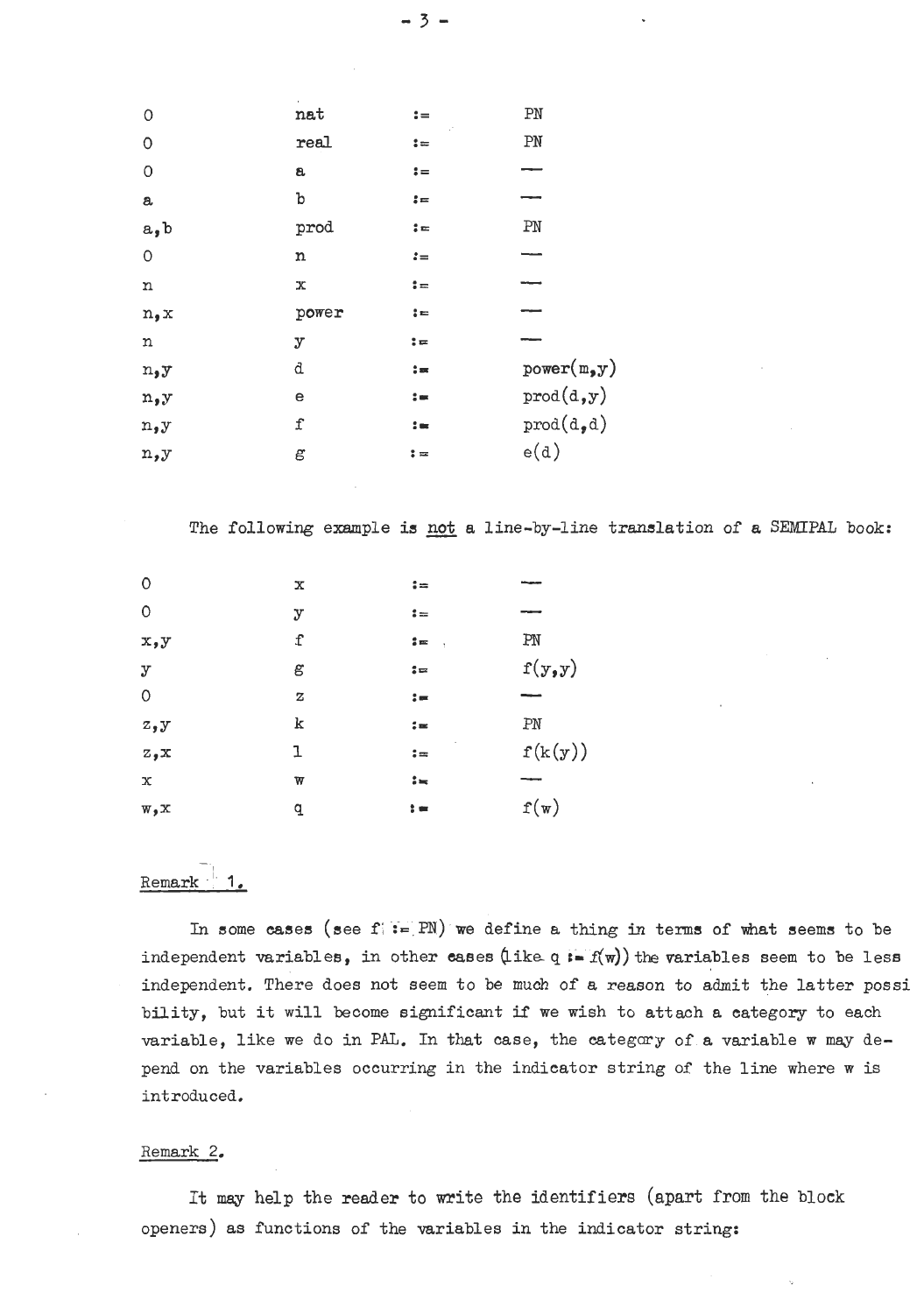| $\circ$ | х            | $:=$                   |                 |
|---------|--------------|------------------------|-----------------|
| $\circ$ | $\mathbf{y}$ | $:=$                   |                 |
|         | f(x,y)       | $\mathbf{1}$           | PN              |
|         | g(y)         | $\mathfrak{z} =$       | f(y,y)          |
| $\circ$ | $\mathbf z$  | $\frac{1}{2}$ $\equiv$ |                 |
|         | k(z, y)      | $: =$                  | PN              |
|         | 1(z,x)       | $:=$                   | f(k(y))         |
| х       | $W$ .        | $:=$                   |                 |
|         | q(w, x)      | $\mathbf{L} =$         | $f(\mathbf{w})$ |
|         |              |                        |                 |

4 -

#### Remark **3.**

Note that the variable w (see above) has **x** in its indicator string, and that this has the effect that x has to occur in every indicator string containing w.

### 5. Completion.

If  $(k,\Sigma)$  is a valid pair, then we define the "completion"  $\Sigma$ <sup>*8*</sup> of  $\Sigma$ . (cf. [2], see 4.6).

- (1) If  $\Sigma$  is a single block opener, then  $\Sigma$ **!** =  $\Sigma$
- () II  $\omega$  is a single block opener, then  $\omega$ ! =  $\omega$ <br>
(2) Let  $\Sigma = a_j(\Sigma_1, \ldots, \Sigma_k)$  (for notation see sec. 3.1), and let  $b_1, \ldots, b_{n-k}$  be the first n-k entries of  $\mu_j$ . Then<br>  $\Sigma^{\dagger} = a_j(b_1, \ldots, b_{n-k}, \Sigma_1, \ldots, \Sigma_k),$

with obvious modifications if  $k = n$ , or  $k = 0$ , or both.

#### 6. Normal form.

Let  $(k, \Sigma)$  be a valid pair. We shall give a recursive definition of the "normal form" of **C.** It will become an expression C\* that again **has** the property that  $(k, \Sigma^*)$  is a valid pair.

(i) If  $\Sigma$  is a single block opener then  $\Sigma^* = \Sigma$ .

(ii) If  $\Sigma$  is not a single block opener, we first form the completion. - - **XI** of **C.** Let

 $\Sigma^{\dagger} = a_{j}(\Sigma_{j},...,\Sigma_{n})$ 

(possibly with  $n = 0$ ).

If  $\delta_j = PN$ , we define  $\Sigma^*$  by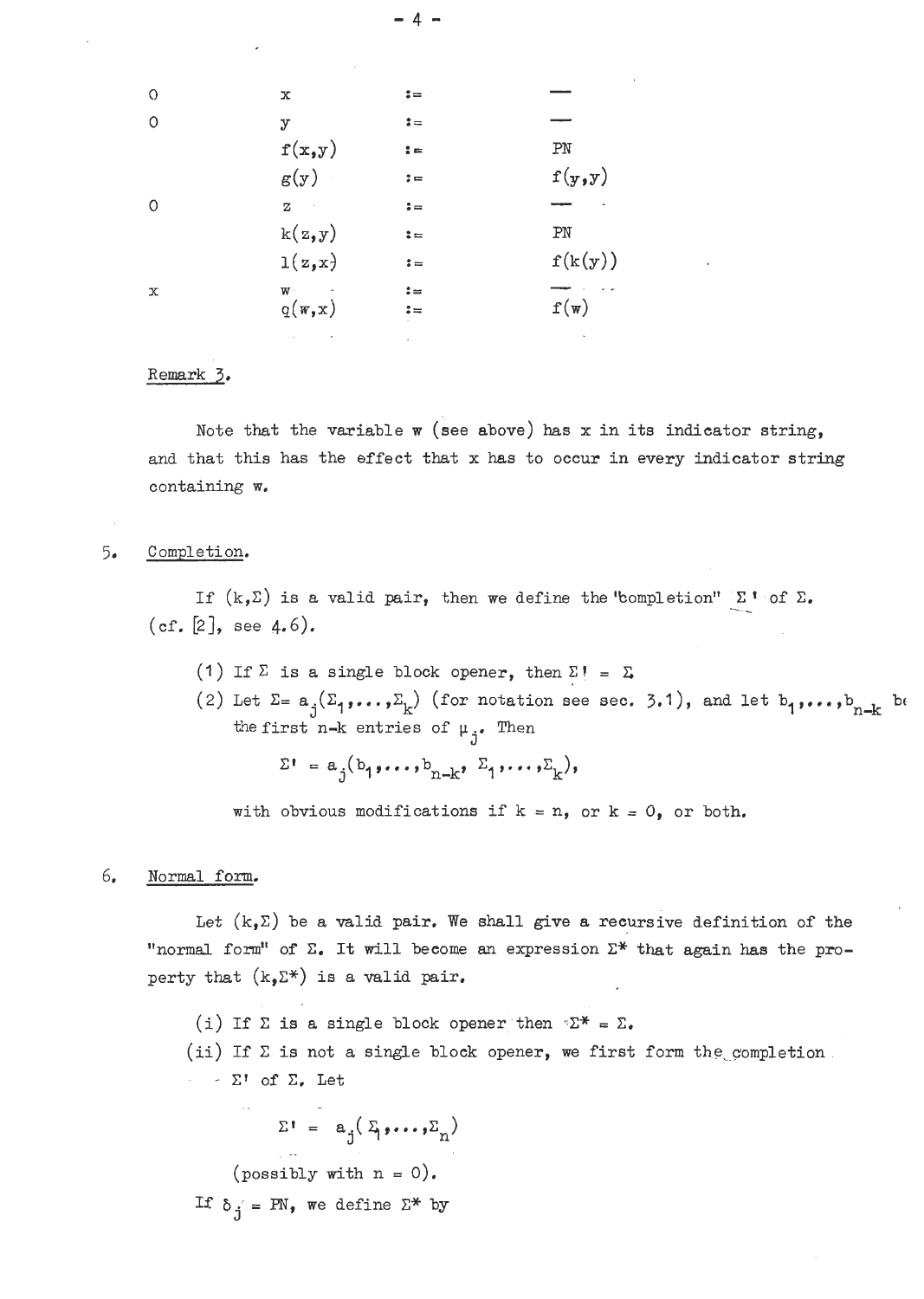$$
\Sigma^* = a_j(\Sigma_1^*, \ldots, \Sigma_n^*)
$$

where  $\Sigma_{i}^{*}$  is the normal form of  $\Sigma_{i}$  (i =  $1, ..., n$ ).<br>If  $\delta_{i}$  is an expression, then we first produce the normal form  $\delta_{i}^{*}$  of  $\delta_j$  Let  $\mu_j = (u_p \dots, u_n)$  be the indicator string of the j-th line. The expression  $\delta^*$  may contain u<sub>1</sub> at various places, it may contain u<sub>2</sub> at various places, etc. We now replace in  $\delta^*_{\vec{1}}$  each of these  $u_i$ 's by  $\Sigma^*_{\vec{1}}$ , each of the  $u_2$ 's by  $\Sigma_2^*$ , etc. (This substituion refers only to the  $u_j^*$ 's,  $u_2$ 's,... that were originally present in  $\delta^*$ , and not to those u<sub>.</sub>'s that enter into the formula since they occurred in  $\Sigma_1^*, \Sigma_2^*, \ldots$ ). This substitution procedure leads to what we call  $\Sigma^*$ .

#### Remark.

If both  $(k, \Sigma)$  and  $(m, \Sigma)$  are valid, then the normal form evaluated with reference to k is identical to the one evaluated with reference to m.

- $7.$  Every SEMIPAL book  $\Lambda$  turns into a SEMIPAL 2 book  $\Lambda$ <sup>t</sup> if we attach to every line an indicator string obtained from the indicators in the way described in sec. 1. The normal form of an expression in  $\Lambda$  (normal form as defined for SEMIPAL in [2, sec. 4.7]) will be identical to the normal form of the same expression as defined in SENIPAL 2 by means of sec. 6 **above,**
- 8. Let  $\Lambda$  be a correct SEMIPAL 2 book. An expression  $\Sigma$  is called a  $\Lambda$ -expression if there is a k such that  $(k, \Sigma)$  is a valid pair (with respect to  $\Lambda$ ).

Every  $\Lambda$ -expression has a uniquely defined normal form. Two  $\Lambda$ -expressions are called definitionally equivalent if they have the same normal form.

In order to test definitional equivalence it is not always necessary to evaluate the normal forms, One of the devices that will enable us to reduce the amount of work is the "reduced indicator string", to be discussed presently.

#### 9, Reduced indicator strings,

If  $\delta_j$  is an expression, we define the reduced indicator string  $\mu_j$  as the string obtained from  $\mu_j$  by deleting all variables that do not occur in

the normal form of  $\delta_j$ .<br>A correct book can sometimes be made incorrect if we replace all  $\mu_j^{\text{ts}}$ by  $\mu_j^{\sim}$  's. In the first place we might have to omit subexpressions whose position in an expression refers to a variable omitted from the corresponding indicator string. Secondly **we** should bear in mind that replacing